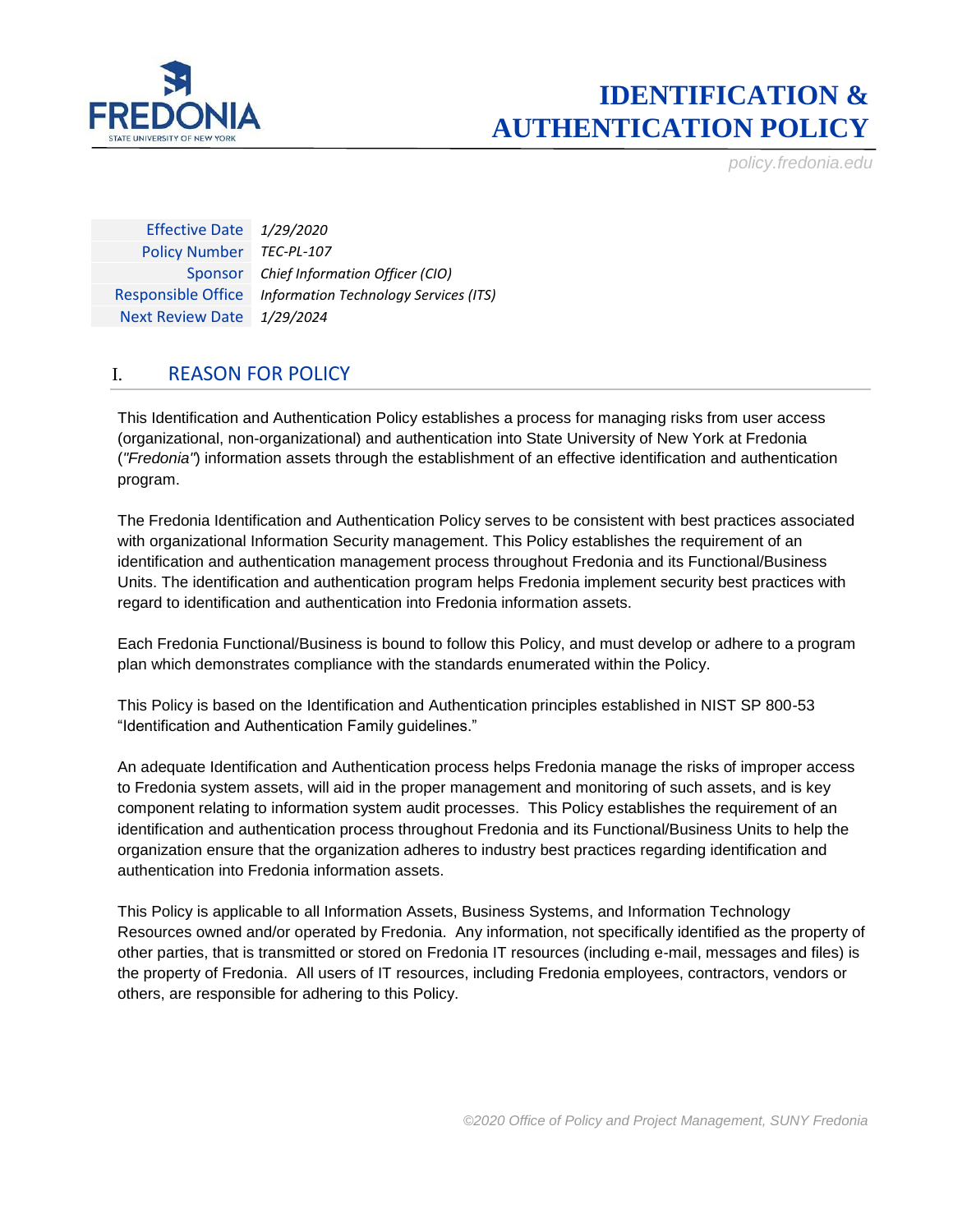

*policy.fredonia.edu*

#### II. POLICY STATEMENT

It is the Policy of Fredonia to establish and adhere to an Identification and Authentication process that ensures security best practices and capabilities throughout Fredonia and its Functional/Business Units. The purpose of an Identification and Authentication process is to help manage the risks associated with inappropriate use or unauthorized access to all information systems. Unauthorized access, or authorized access for inappropriate purposes, may intentionally or unintentionally render Fredonia systems unsecure and make retention of required audit evidence difficult or impossible. Proper identification and authentication is critical for ensuring that Fredonia systems have not been compromised. Each Fredonia Functional/Business Units utilizing Fredonia Information Assets, Business Systems, and Information Technology Resources must adhere to the identification and authentication process outlined in this Policy, and must develop or adhere to a program plan that demonstrates compliance with the standards enumerated in this Policy.

All Fredonia Functional/Business Units must take action to implement the Identification and Authentication steps outlined in the NIST SP 800-53 "Identification and Authentication Family guidelines" in accordance with this Policy. Unless otherwise directed by Federal regulation relating to the implementation of the NIST SP 800-171 requirements, all controls will be implemented in accordance with the "LOW" baseline standard.

NOTE: The Information Technology Services (ITS) department will generally be the primary implementers of these controls however, any employee or affiliate utilizing University regulated data and/or system(s) will need to adhere to the policy requirements.

1. Identification and Authentication Policy and Procedures: (IA-1): Fredonia:

> a. Develops, documents, and disseminates to Fredonia employees and Affiliates that utilize University regulated data and/or systems:

> > 1. An identification and authentication policy that addresses purpose, scope, roles, responsibilities, management commitment, coordination among organizational entities, and compliance; and

2. Procedures to facilitate the implementation of the identification and authentication policy and associated identification and authentication controls; and

- b. Reviews and updates the current:
	- 1. Identification and authentication policy annually; and
	- 2. Identification and authentication procedures as needed.
- 2. Identification and Authentication (Organizational Users) : (CM-2: 2.1, 2.2, 2.3, 2.8, 2.9)[1]: The information system uniquely identifies and authenticates organizational users (or processes acting on behalf of organizational users).

Network Access To Privileged Accounts (2.1): The information system implements multifactor authentication for network access to privileged accounts

Network Access To Non-privileged Accounts (2.2): The information system implements multifactor authentication for network access to non privileged accounts.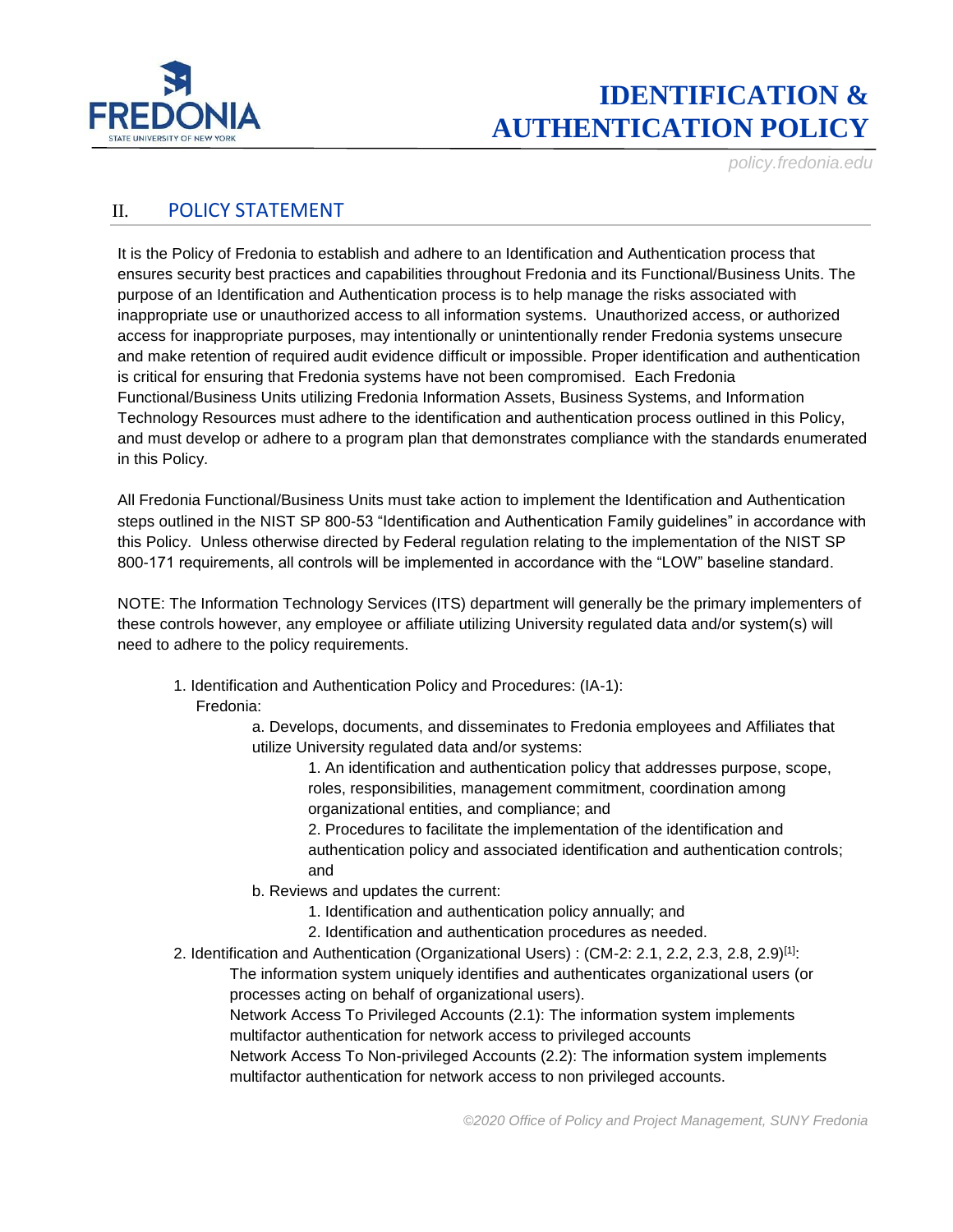

*policy.fredonia.edu*

Local Access To Privileged Accounts (2.3): The information system implements multifactor authentication for local access to privileged accounts.

Network Access To Privileged Accounts - Replay Resistant (2.8): The information system implements replay-resistant authentication mechanisms for network access to privileged accounts.

Network Access To Non-privileged Accounts - Replay Resistant (2.9): The information system implements replay-resistant authentication mechanisms for network access to nonprivileged accounts.

3. Device Identification: (IA-3):

The information system uniquely identifies and authenticates the user through a dedicated user account (e.g. eServices account) before establishing a local, remote, or network connection.

4. Identifier Management: (IA-4)[1]:

Fredonia manages information system identifiers by:

a. Receiving authorization from an authoritative source or sponsor (e.g. Human Resources, Deans Office, Vice President Office, Admissions etc.) to assign an individual, group, role, or device identifier;

b. Selecting an identifier (e.g. Fredonia I.D. or Visitor I.D.) that identifies an individual, group, role, or device;

c. Assigning the identifier to the intended individual, group, role, or device;

d. Preventing reuse of identifiers; and

e. Disabling the identifier after the individual, group, role, or device is no longer officially affiliated with Fredonia.

5. Authenticator Management: (IA-5: 5.1)[1]:

Fredoniamanages information system authenticators by:

a. Verifying, as part of the initial authenticator distribution, the identity of the individual, group, role, or device receiving the authenticator;

b. Establishing initial authenticator content for authenticators defined by the organization;

c. Ensuring that authenticators have sufficient strength of mechanism for their intended use;

d. Establishing and implementing administrative procedures for initial authenticator distribution, for lost/compromised or damaged authenticators, and for revoking authenticators;

e. Changing default content of authenticators prior to information system installation;

f. Establishing minimum and maximum lifetime restrictions and reuse conditions for authenticators;

g. Changing/refreshing authenticators as needed;

h. Protecting authenticator content from unauthorized disclosure and modification;

i. Requiring individuals to take, and having devices implement, specific security safeguards to protect authenticators; and

j. Changing authenticators for group/role accounts when membership to those accounts changes.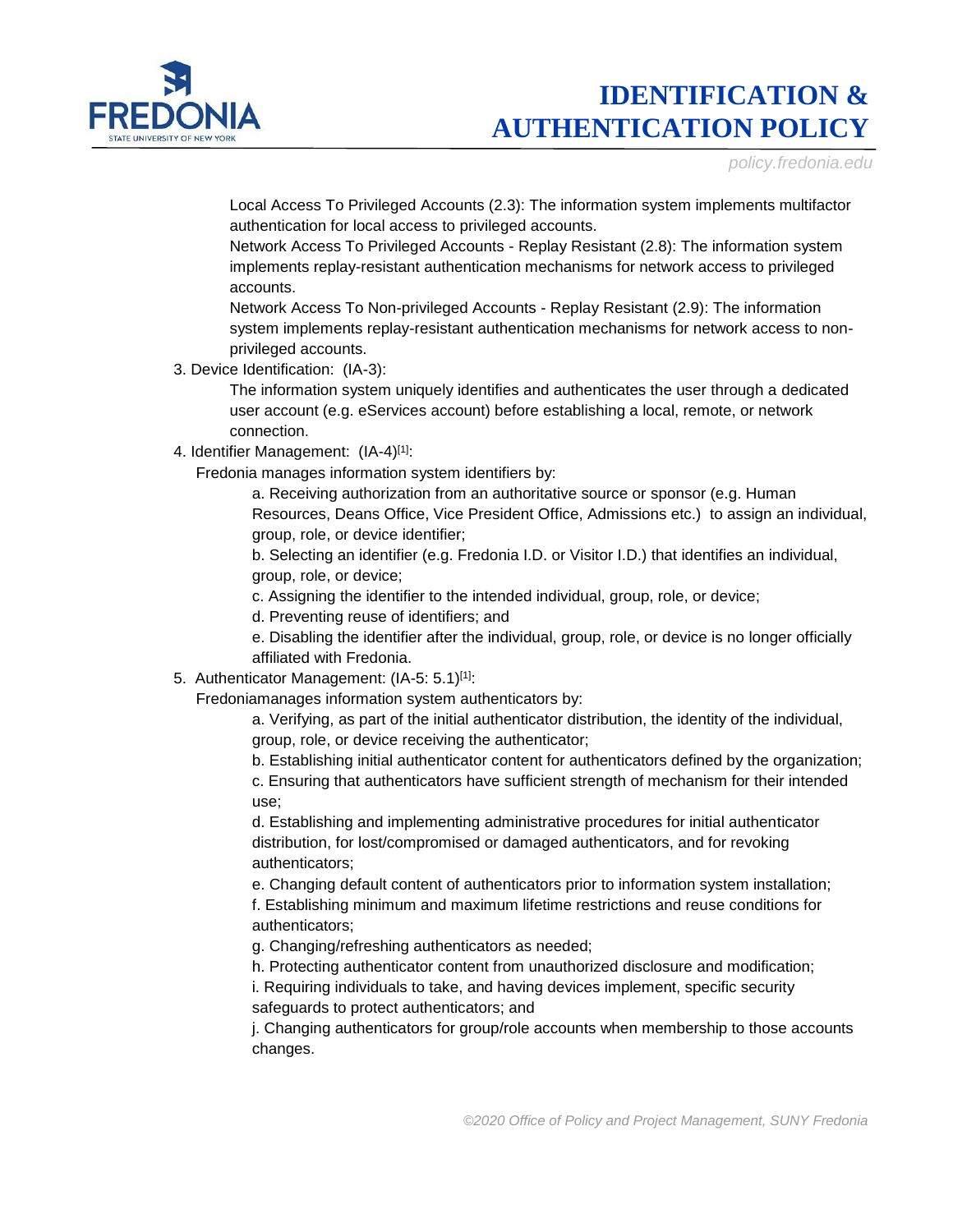

*policy.fredonia.edu*

Password-based Authentication (5.1): The information system, for password-based authentication:

(a) Enforces minimum password complexity of the following:

- Not contain the user's account name or parts of the user's full legal name that exceed two consecutive characters
- Be at least 10 characters in length
- Contain characters from three of the following four categories:
	- English uppercase characters (A through Z)
	- English lowercase characters (a through z)
	- Base 10 digits (0 through 9)
	- Non-alphabetic characters (for example, !, \$, #, %)

(b) Enforces at least the following number of changed characters when new passwords are created: [Assignment: organization-defined number];

(c) Stores and transmits only cryptographically-protected passwords;

- (d) Enforces password minimum and maximum lifetime restrictions if appropriate;
- (e) Prohibits password reuse for 24 generations; and

(f) Allows the use of a temporary password for system logons with an immediate change to a permanent password.

6. Authenticator Feedback: (IA-6)[1]:

The information system obscures feedback of authentication information during the authentication process to protect the information from possible exploitation/use by unauthorized individuals.

7. Cryptographic Module Authentication: (IA-7):

The information system implements mechanisms for authentication to a cryptographic module that meet the requirements of applicable federal laws, Executive Orders, directives, policies, regulations, standards, and guidance for such authentication.

8. Identification and Authentication (Non-Organizational Users): (IA-8):

The information system uniquely identifies and authenticates non-organizational users (or processes acting on behalf of non-organizational users).

9. Service Identification and Authentication: (IA-9):

Fredonia identifies and authenticates the users using current industry standard security safeguards.

10. Adaptive Identification and Authentication: (IA-10):

Fredonia requires that individuals accessing the information system employ current industry standard supplemental authentication techniques or mechanisms under specific circumstances or situations.

11. Re-authentication: (IA-11):

Fredonia requires users and devices to re-authenticate when the account has been inactive for a maximum of 30 minutes for Category III - Restricted data access and 3 hours for Category II - Private or Category I - Public data access and/or on each new session created.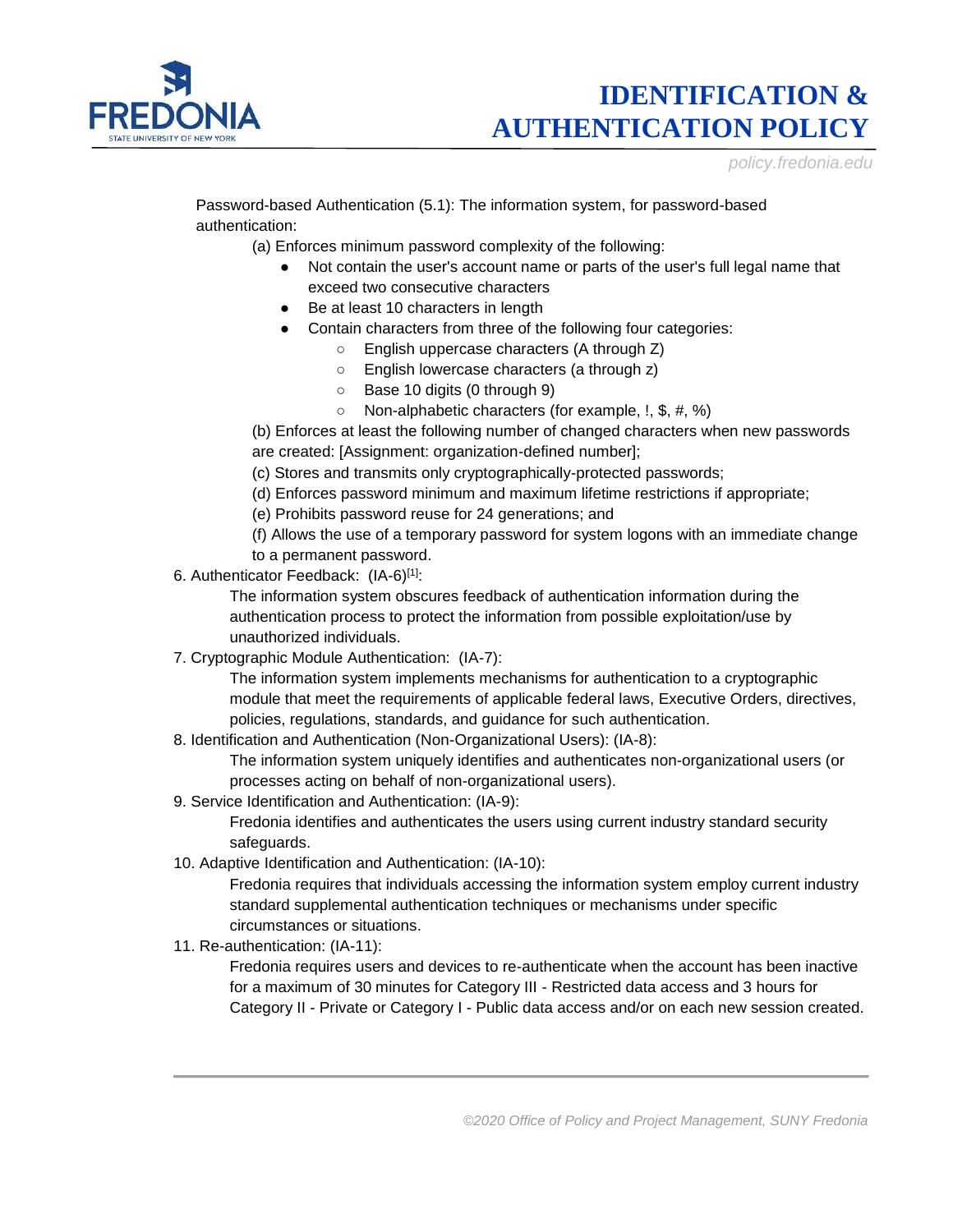

*policy.fredonia.edu*

[1] Note: This 800-53 security control directly relates to CUI security requirement 3.4 Configuration Management specified in the 800-171 document.

### III. RELATED DOCUMENTS, FORMS AND TOOLS

The following are references to related Federal and State laws, policies, guidelines, and resources on cyber security.

Federal [NIST National Institute of Standards and Technology,](http://csrc.nist.gov/) U.S. Department of Commerce, Information Technology Laboratory, Computer Security Division, Computer Security Resource Center.

- NIST 800-171
	- o [NIST Special Publication 800-171, Protecting Controlled Unclassified Information in Nonfederal](http://dx.doi.org/10.6028/NIST.SP.800-171)  [Information Systems and Organizations,](http://dx.doi.org/10.6028/NIST.SP.800-171) June 2015.
		- Summary: The protection of Controlled Unclassified Information (CUI) while residing in nonfederal information systems and organizations is of paramount importance to federal agencies and can directly impact the ability of the federal government to successfully carry out its designated missions and business operations. The requirements apply to all components of nonfederal information systems and organizations that process, store, or transmit CUI, or provide security protection for such components. The CUI requirements are intended for use by federal agencies in contractual vehicles or other agreements established between those agencies and non federal organizations.
- NIST 800-100
	- o [Special Publication 800-100, Information Security Handbook: A Guide for Manager,](http://csrc.nist.gov/publications/nistpubs/800-100/SP800-100-Mar07-2007.pdf) United States Department of Commerce National Institute for Standards and Technology (NIST), October 2006.
		- Summary: Written for the federal sector, but provides guidance on a variety of other governmental, organizational, or institutional security requirements. Within the document, it informs information security management teams (CIOs, CISOs, and security managers) about various aspects of information security that they will be expected to implement and oversee in their respective organizations, and provides guidance for facilitating a more consistent approach to information security programs across the federal government.
- NIST 800-78-4
	- o [Special Publication 800-78-4 Cryptographic Algorithms and Key Sizes for Personal Identification](http://dx.doi.org/10.6028/NIST.SP.800-78-4)  [Verification \(PIV\),](http://dx.doi.org/10.6028/NIST.SP.800-78-4) United States Department of Commerce National Institute for Standards and Technology (NIST), May 2015.
		- Summary: This document contains the technical specifications needed for the mandatory and optional cryptographic keys specified in FIPS 201-2 as well as the supporting infrastructure specified in FIPS 201-2 and the related NIST Special Publication 800-73-4, Interfaces for Personal Identity verification [SP800-73], and NIST SP 800-76-2, Biometric Specifications for Personal Identity Verification [SP800-76], that rely on cryptographic functions.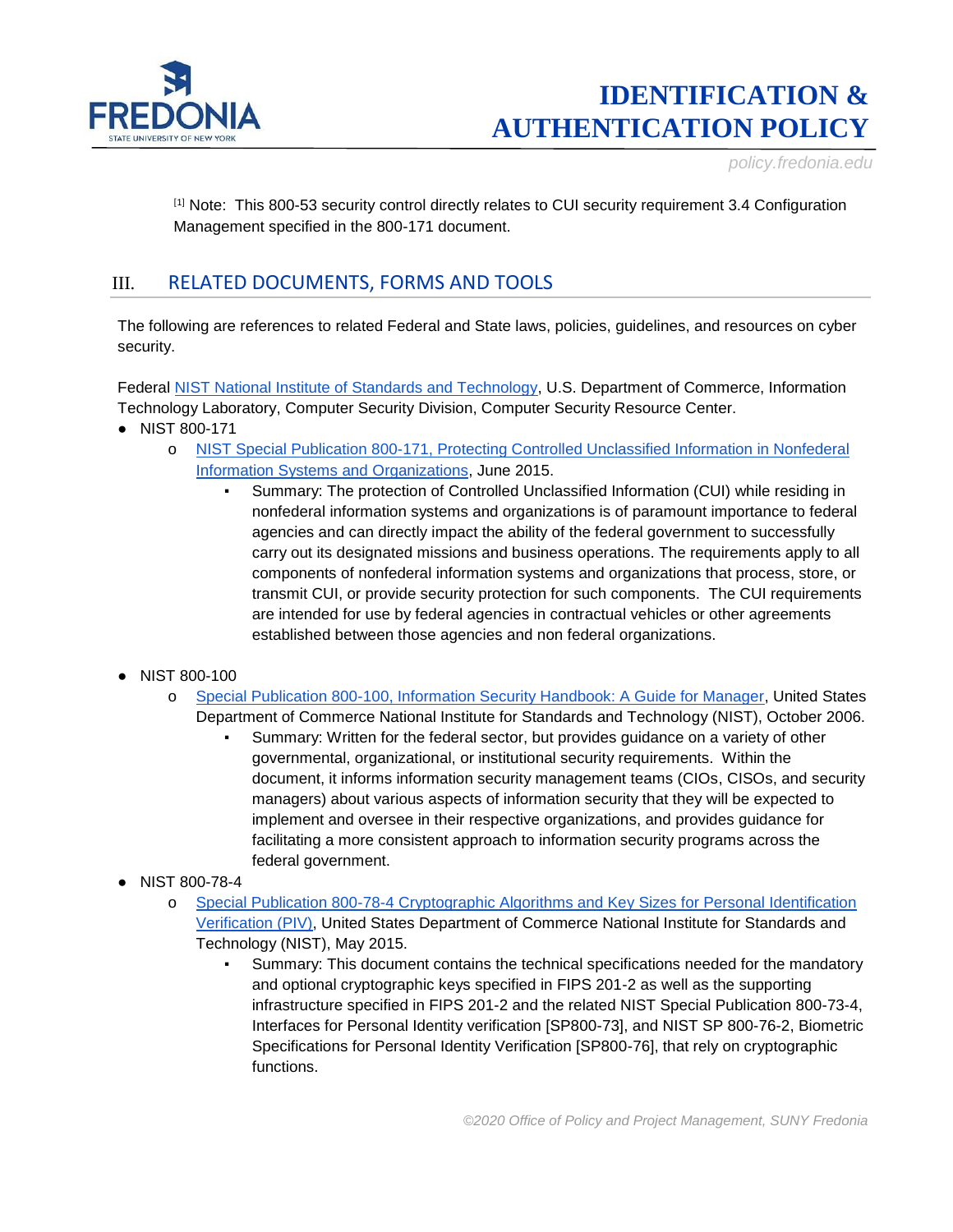

*policy.fredonia.edu*

- NIST 800-76-2
	- o [Special Publication 800-76-2 Biometric Data Specification of Personal Identity Verification,](http://dx.doi.org/10.6028/NIST.SP.800-76-2) United States Department of Commerce National Institute for Standards and Technology (NIST), July 2013.
		- Summary: This document contains technical specifications for biometric data mandated or allowed in [FIPS]. These specifications reflect the design goals of interoperability, performance and security of the PIV Card and PIV processes. This specification addresses iris, face and fingerprint image acquisition to variously support background checks, fingerprint template creation, retention, and authentication.
- NIST 800-73-4
	- o [Special Publication 800-73-4 Interfaces for Personal Identity Verification,](http://dx.doi.org/10.6028/NIST.SP.800-73-4) United States
		- Department of Commerce National Institute for Standards and Technology (NIST), August 2016. Summary: This document contains the technical specifications to interface with the smart
			- card to retrieve and use the PIV identity credentials. The specifications reflect the design goals of interoperability and PIV Card functions. The goals are addressed by specifying a PIV data model, card edge interface, and application programming interface. Moreover, this document enumerates requirements where the international integrated circuit card standards [ISO7816] include options and branches.
	- o NIST 800-53
		- NIST Special Publication 800-53, Security and Privacy Controls for Federal Information [Systems and Organizations, Revision 4,](http://nvlpubs.nist.gov/nistpubs/SpecialPublications/NIST.SP.800-53r4.pdf) Joint Task Force Transformation Initiative, April 2013.
			- Summary: To achieve more secure information systems and effective risk management, document provides "guidelines for selecting and specifying security controls for organizations and information systems supporting the executive agencies of the federal government to meet the requirements of FIPS Publication 200, Minimum Security Requirements for Federal Information and Information Systems."
		- Summary of NIST SP 800-53 Revision 4, Security and Privacy Controls for Federal [Information Systems and Organizations,](http://csrc.nist.gov/publications/nistpubs/800-53-rev4/sp800-53r4_summary.pdf) NIST Computer Security Division, February 19, 2014.
			- Summary: Provides an overview of NIST Special Publication (SP) 800-53 Revision 4, Security and Privacy Controls for Federal Information Systems and Organizations, which was published April 30, 2013.
		- [NIST Special Publication 800-53,](https://web.nvd.nist.gov/view/800-53/home) NIST SP 800-53 database of security controls and associated assessment procedures defined in NIST SP 800-53 Revision 4, Recommended Security Controls for Federal Information Systems and Organizations.
		- **Security Controls and Assessment Procedures for Federal Information Systems and** Organizations - [Control Families,](https://web.nvd.nist.gov/view/800-53/Rev4/home) NIST Special Publication 800-53 (Rev. 4).
			- AC [Access Control](http://web.nvd.nist.gov/view/800-53/Rev4/family?familyName=Access%20Control)
			- **AU [Audit and Accountability](http://web.nvd.nist.gov/view/800-53/Rev4/family?familyName=Audit%20and%20Accountability)**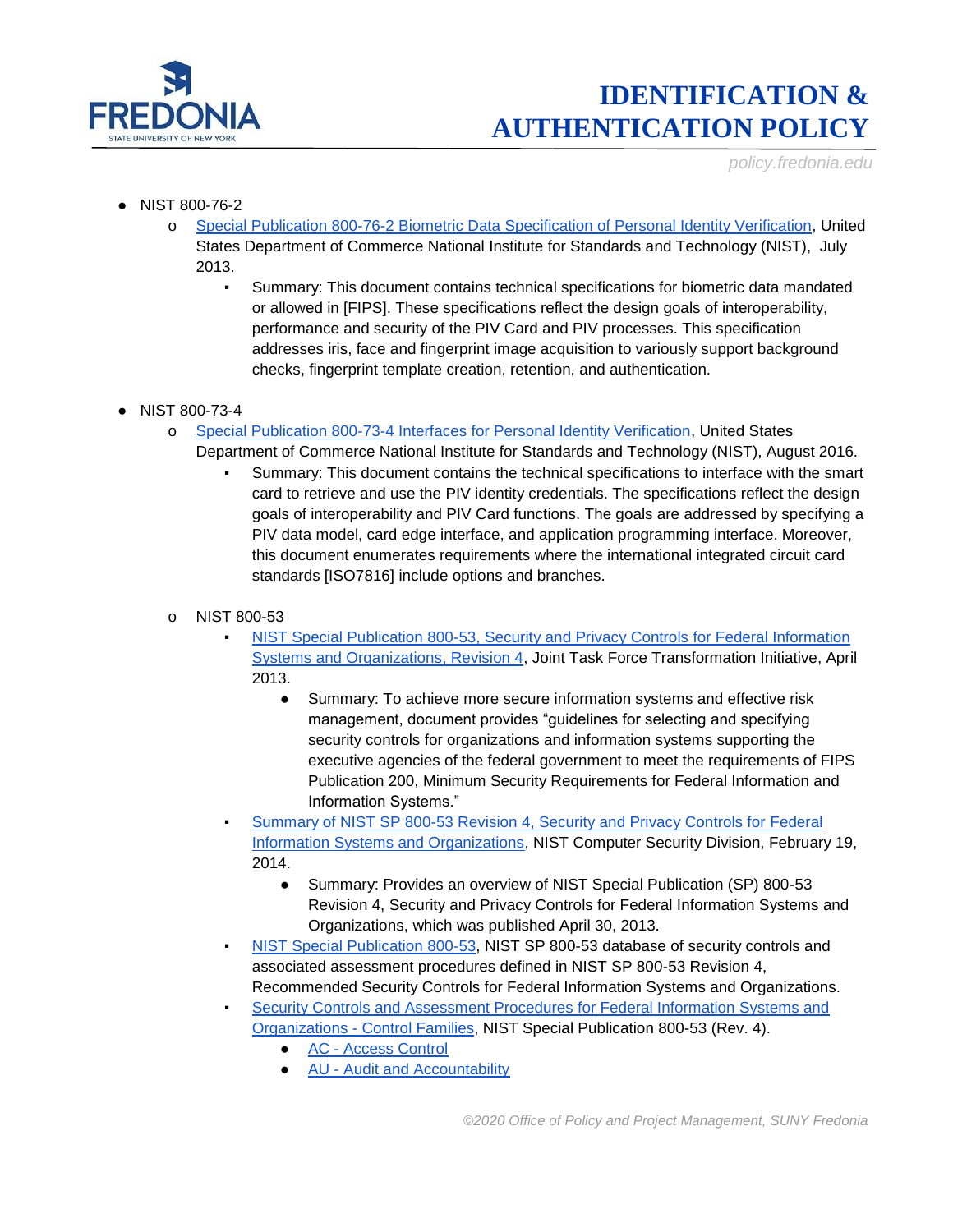

*policy.fredonia.edu*

- AT [Awareness and Training](http://web.nvd.nist.gov/view/800-53/Rev4/family?familyName=Awareness%20and%20Training)
- **CM [Configuration Management](http://web.nvd.nist.gov/view/800-53/Rev4/family?familyName=Configuration%20Management)**
- CP [Contingency Planning](http://web.nvd.nist.gov/view/800-53/Rev4/family?familyName=Contingency%20Planning)
- **IA [Identification and Authentication](http://web.nvd.nist.gov/view/800-53/Rev4/family?familyName=Identification%20and%20Authentication)**
- IR [Incident Response](http://web.nvd.nist.gov/view/800-53/Rev4/family?familyName=Incident%20Response)
- MA [Maintenance](http://web.nvd.nist.gov/view/800-53/Rev4/family?familyName=Maintenance)
- MP [Media Protection](http://web.nvd.nist.gov/view/800-53/Rev4/family?familyName=Media%20Protection)
- **PS [Personnel Security](http://web.nvd.nist.gov/view/800-53/Rev4/family?familyName=Personnel%20Security)**
- PE [Physical and Environmental Protection](http://web.nvd.nist.gov/view/800-53/Rev4/family?familyName=Physical%20and%20Environmental%20Protection)
- PL [Planning](http://web.nvd.nist.gov/view/800-53/Rev4/family?familyName=Planning)
- PM [Program Management](http://web.nvd.nist.gov/view/800-53/Rev4/family?familyName=Program%20Management)
- **RA [Risk Assessment](http://web.nvd.nist.gov/view/800-53/Rev4/family?familyName=Risk%20Assessment)**
- CA [Security Assessment and Authorization](http://web.nvd.nist.gov/view/800-53/Rev4/family?familyName=Security%20Assessment%20and%20Authorization)
- **SC [System and Communications Protection](http://web.nvd.nist.gov/view/800-53/Rev4/family?familyName=System%20and%20Communications%20Protection)**
- SI [System and Information Integrity](http://web.nvd.nist.gov/view/800-53/Rev4/family?familyName=System%20and%20Information%20Integrity)
- SA [System and Services Acquisition](http://web.nvd.nist.gov/view/800-53/Rev4/family?familyName=System%20and%20Services%20Acquisition)

New York State

- [New York State Information Technology Standard Number: NYS-S14-008, Secure Configuration](https://its.ny.gov/document/secure-configuration-standard)  [Standard.](https://its.ny.gov/document/secure-configuration-standard)
	- o Available at:<https://its.ny.gov/document/secure-configuration-standard>
- [New York State Information Technology Standard Number: NYS-S14-007, Encryption Standard.](https://its.ny.gov/document/encryption-standard) o Available at:<https://its.ny.gov/document/encryption-standard>
- [New York State Information Technology Standard Number: NYS-P10-006,](https://its.ny.gov/document/identity-assurance-policy) Identity Assurance Policy. o Available at: [https://its.ny.gov/document/identity-assurance-Policy](https://its.ny.gov/document/identity-assurance-policy)
- [New York State Information Technology Standard Number: NYS-S13-004, Identity](https://its.ny.gov/document/identity-assurance-standard) Assurance Standard. o Available at:<https://its.ny.gov/document/identity-assurance-standard>
- [New York State Information Technology Standard Number: NYS-S13-004, Authentication Tokens](https://its.ny.gov/document/authentication-tokens-standard)  [Standard.](https://its.ny.gov/document/authentication-tokens-standard)
	- o Available at:<https://its.ny.gov/document/authentication-tokens-standard>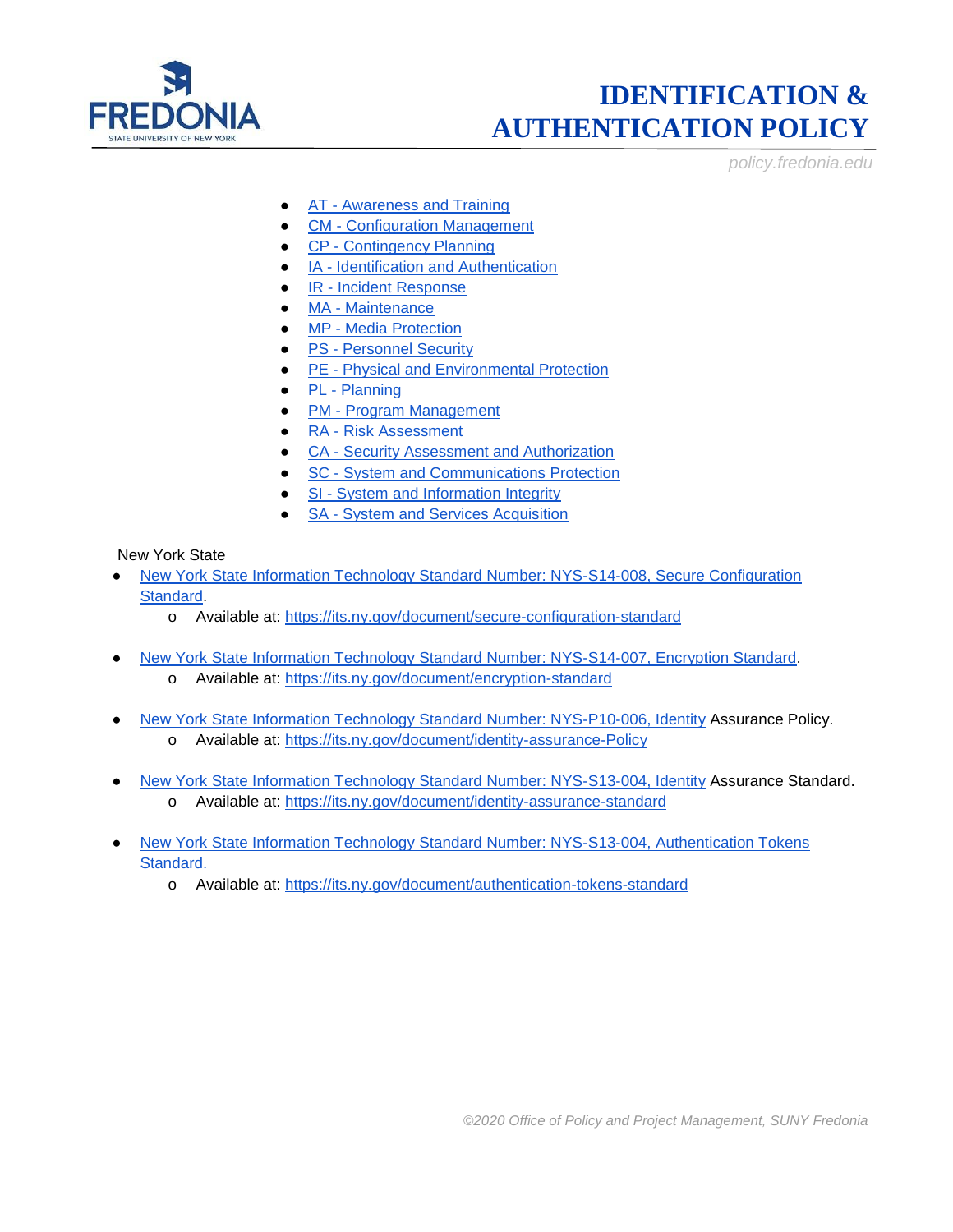

*policy.fredonia.edu*

### IV. DEFINITIONS

| <b>TERM</b>                                               | <b>DEFINITION</b>                                                                                                                                                                                                                                                                                                                                                                                                                                                                                                                                                                                                                                                                               |  |  |
|-----------------------------------------------------------|-------------------------------------------------------------------------------------------------------------------------------------------------------------------------------------------------------------------------------------------------------------------------------------------------------------------------------------------------------------------------------------------------------------------------------------------------------------------------------------------------------------------------------------------------------------------------------------------------------------------------------------------------------------------------------------------------|--|--|
| <b>Business</b><br><b>Systems</b>                         | Any and all Information Technology (IT) resources and information assets owned and/or<br>operated by Fredonia.                                                                                                                                                                                                                                                                                                                                                                                                                                                                                                                                                                                  |  |  |
| <b>Functional/</b><br><b>Business Unit</b>                | This term used throughout the Policy refers to each and every functional, department,<br>and office unit within Fredonia, from the Provost area, to HR, to Finance, to the Business<br>Office, to IT, Counsel's Office, and on and on.                                                                                                                                                                                                                                                                                                                                                                                                                                                          |  |  |
| <b>Information</b><br><b>Asset</b>                        | This term used throughout the Policy refers to Fredonia's information assets. Fredonia<br>creates, possesses, and manages information. This information is Fredonia property<br>with a financial value. The term "information asset" refers to the information that<br>Fredonia has in its possession that had value to the institution. That value of information<br>increases based on the value that the information has to Fredonia, both as property, and<br>as a tool to allow Fredonia to operate its Information Assets, Business Systems, and<br>Information Technology Resources and Functional/ Business units.                                                                      |  |  |
| <b>Information</b><br><b>Technology</b><br>(IT) Resources | This term used throughout the Policy refers to Fredonia's information assets (i.e.<br>hardware, software, or data). Fredonia creates, possesses, and manages information.<br>This information is Fredonia property with a financial value. The term "Information<br>Resources" refers to the information that Fredonia has in its possession that had value to<br>the institution. That value of information increases based on the value that the<br>information has to Fredonia, both as property, and as a tool to allow Fredonia to operate<br>its Business Systems and Functional/ Business units.                                                                                         |  |  |
| Event and/or<br><b>Transaction</b>                        | For purposes of this Policy, an "event" or "transaction," at a minimum, will always include<br>the following:<br>User Access within a Business System<br>User Transactions with respect to access of Information Assets, Business<br>$\bullet$<br>Systems, and Information Technology Resources<br>Any technology access events or transactions specifically designated by the<br>$\bullet$<br>Functional/Business Unit as a circumstance which rises to the level of an<br>"event" or "transaction" worthy of documentation in the form of access logs,<br>documented access transactions, or other access to information assets that<br>is recorded for purposes of audit and accountability. |  |  |